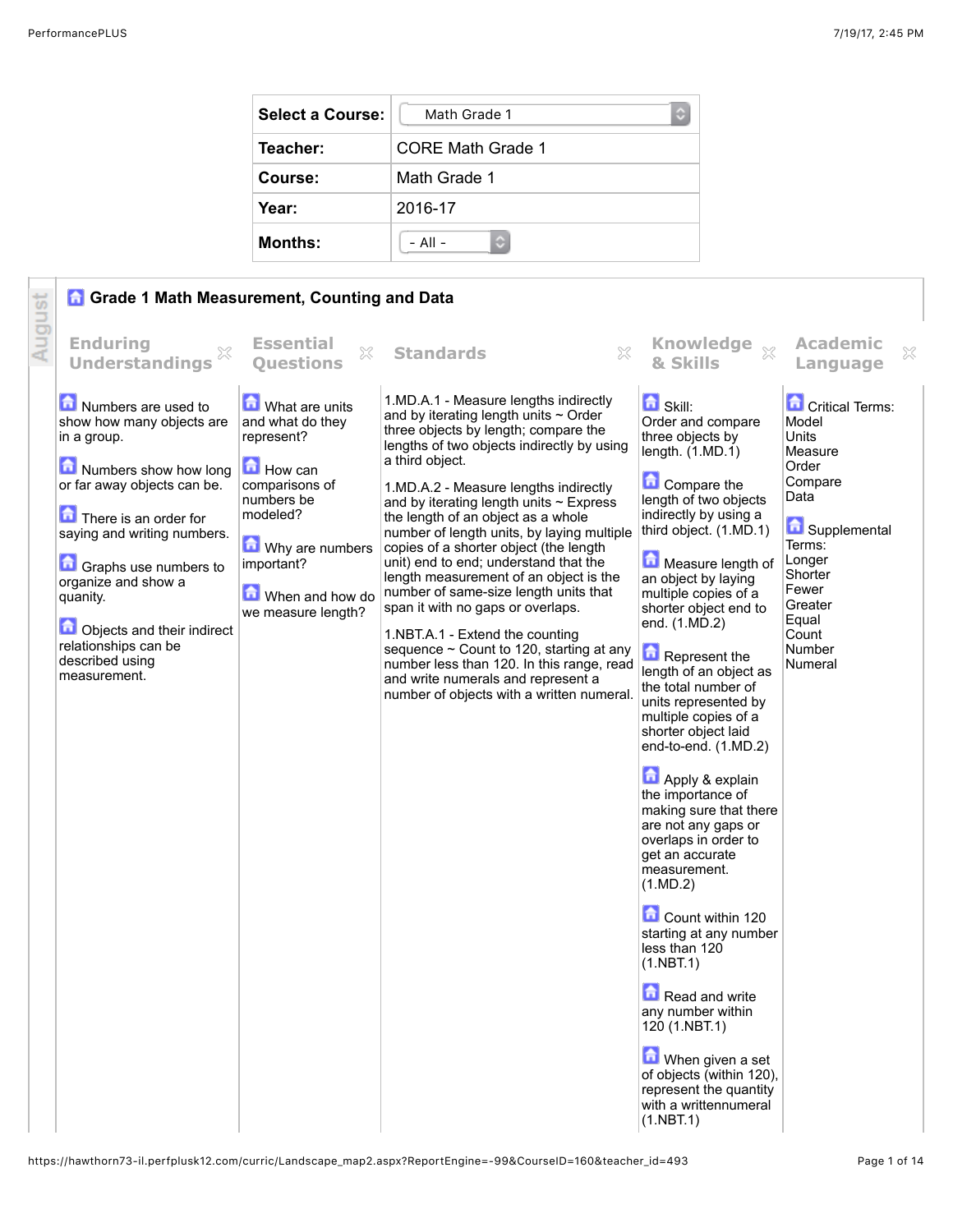|           |                                                                                                                                                                                                                                                                                                                                                                                                                                                                                                                                                             |                                                                                                                                                                                                                                                                                                                                                                                                    |                  |                                                                                                                                                                                                                                                                                                                                                                                                                                                                                                                                                                                                                                                                                                                                                                                                                                                                                                                                                                                                                                                                                                                                                                                                                                                                                                                                                                                                                                  | <b>D</b> Organize data with<br>up to three categories<br>in various ways.<br>(1.MD.4)<br>Create a<br>representation of data<br>into a graph (1.MD.4)<br>Ask and answer<br>quantity and<br>comparison questions<br>about the data<br>represented in graphs<br>or tables (1.MD.4)                                                                                                                                                                                                                                                                                                                                                                                                                                    |                                                                                                                                                                                                                                                                                                                                                       |
|-----------|-------------------------------------------------------------------------------------------------------------------------------------------------------------------------------------------------------------------------------------------------------------------------------------------------------------------------------------------------------------------------------------------------------------------------------------------------------------------------------------------------------------------------------------------------------------|----------------------------------------------------------------------------------------------------------------------------------------------------------------------------------------------------------------------------------------------------------------------------------------------------------------------------------------------------------------------------------------------------|------------------|----------------------------------------------------------------------------------------------------------------------------------------------------------------------------------------------------------------------------------------------------------------------------------------------------------------------------------------------------------------------------------------------------------------------------------------------------------------------------------------------------------------------------------------------------------------------------------------------------------------------------------------------------------------------------------------------------------------------------------------------------------------------------------------------------------------------------------------------------------------------------------------------------------------------------------------------------------------------------------------------------------------------------------------------------------------------------------------------------------------------------------------------------------------------------------------------------------------------------------------------------------------------------------------------------------------------------------------------------------------------------------------------------------------------------------|--------------------------------------------------------------------------------------------------------------------------------------------------------------------------------------------------------------------------------------------------------------------------------------------------------------------------------------------------------------------------------------------------------------------------------------------------------------------------------------------------------------------------------------------------------------------------------------------------------------------------------------------------------------------------------------------------------------------|-------------------------------------------------------------------------------------------------------------------------------------------------------------------------------------------------------------------------------------------------------------------------------------------------------------------------------------------------------|
| September | <b>Grade 1 Math Addition and Subtraction to 10</b>                                                                                                                                                                                                                                                                                                                                                                                                                                                                                                          |                                                                                                                                                                                                                                                                                                                                                                                                    |                  | Counting concepts and procedures to organize and represent<br>data using a graph using numbers within 10. Addition and<br>subtraction concepts and procedures to ask and answer<br>questions about data represented in graphs of up to three<br>categories. Use problem solving structures to solve word<br>problems within 10 (using both two and three whole numbers)<br>involving all situations using objects, drawings, and equations.                                                                                                                                                                                                                                                                                                                                                                                                                                                                                                                                                                                                                                                                                                                                                                                                                                                                                                                                                                                      |                                                                                                                                                                                                                                                                                                                                                                                                                                                                                                                                                                                                                                                                                                                    |                                                                                                                                                                                                                                                                                                                                                       |
|           | <b>Enduring</b><br><b>Understandings</b>                                                                                                                                                                                                                                                                                                                                                                                                                                                                                                                    | <b>Essential</b><br>X<br><b>Ouestions</b>                                                                                                                                                                                                                                                                                                                                                          | <b>Standards</b> | ×                                                                                                                                                                                                                                                                                                                                                                                                                                                                                                                                                                                                                                                                                                                                                                                                                                                                                                                                                                                                                                                                                                                                                                                                                                                                                                                                                                                                                                | <b>Knowledge</b><br>$\chi$<br>& Skills                                                                                                                                                                                                                                                                                                                                                                                                                                                                                                                                                                                                                                                                             | <b>Academic</b><br>×<br>Language                                                                                                                                                                                                                                                                                                                      |
|           | Numbers are composed<br>of other numbers.<br>Word problems have<br>basic problem solving<br>structures including: Adding<br>To, Taking from, putting<br>together, taking apart, and<br>comparing.<br>Unknowns can be in<br>various locations (start,<br>change, result) in equations<br>and can develop from<br>combinations of numbers<br>Addition and subtraction<br>are related/inverse<br>operations.<br>Various strategies can be<br>used to quickly add<br>numbers.<br>The equal sign is used to<br>represent quantities that<br>have the same value. | What is the<br>relationship of<br>addition and<br>subtraction?<br>6<br>How do we determine<br>the value of a<br>number?<br>Why do we take<br>apart and put together<br>numbers?<br>How can the<br>structure of a word<br>problem or equation<br>help us to solve it?<br><b>M</b> Why are<br>properties important<br>in solving equations?<br><b>M</b> What is the<br>purpose of the equal<br>sign? | problem.         | 1.MD.C.4 - Represent and interpret data<br>$\sim$ Organize, represent, and interpret data<br>with up to three categories; ask and<br>answer questions about the total number<br>of data points, how many in each<br>category, and how many more or less are<br>in one category than in another.<br>1.NBT.A.1 - Extend the counting<br>sequence $\sim$ Count to 120, starting at any<br>number less than 120. In this range, read<br>and write numerals and represent a<br>number of objects with a written numeral.<br>1.OA.A.1 - Represent and solve<br>problems involving addition and<br>subtraction $\sim$ Use addition and<br>subtraction within 20 to solve word<br>problems involving situations of adding<br>to, taking from, putting together, taking<br>apart, and comparing, with unknowns in<br>all positions, e.g., by using objects,<br>drawings, and equations with a symbol<br>for the unknown number to represent the<br>1. OA.A. 2 - Represent and solve<br>problems involving addition and<br>subtraction $\sim$ Solve word problems that<br>call for addition of three whole numbers<br>whose sum is less than or equal to 20,<br>e.g., by using objects, drawings, and<br>equations with a symbol for the unknown<br>number to represent the problem.<br>1.OA.B.3 - Understand and apply<br>properties of operations and the<br>relationship between addition and<br>subtraction $\sim$ Apply properties of | <b>Different problem</b><br>solving strategies for<br>composing and<br>decomposing<br>numbers to solve<br>addition and<br>subtraction problems<br>(for example: make a<br>10, use doubles, or<br>number lines).<br>The meaning of the $=$<br>sign<br>Explain how<br>counting on and<br>counting back relate<br>to addition and<br>subtraction. (1.OA.5)<br>Solve word<br>problems involving<br>situations of adding to<br>and taking from using<br>objects, drawings, and<br>equations with a<br>symbol for the<br>unknown number<br>within 10. (1.OA.1)<br><b>G</b> Solve word<br>problems involving<br>situations of putting<br>together and taking<br>apart using objects,<br>drawings, and<br>equations with a | <b>Critical Terms:</b><br>Addition<br>Subtraction<br>Equation<br>Equal<br>Equal sign<br>Adding to<br>Taking from<br>Putting together<br>Taking apart<br>Comparing<br>Remainder<br>Difference<br>Sum<br>Unknown<br>Supplemental<br>Terms:<br>Plus sign<br>Minus sign<br>More<br>Less<br>Greater<br>Symbol<br>Start<br>Change<br>Result<br>Number bonds |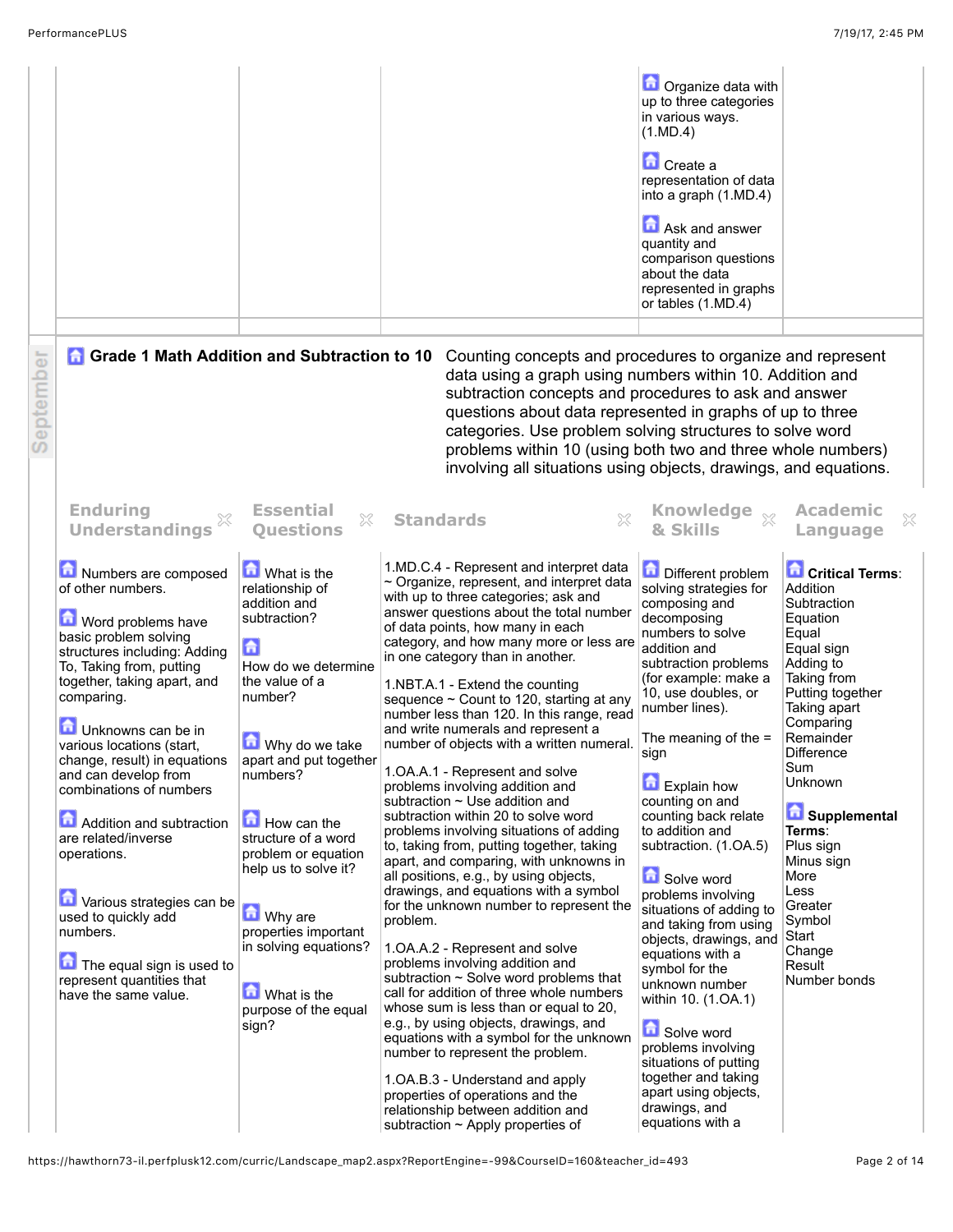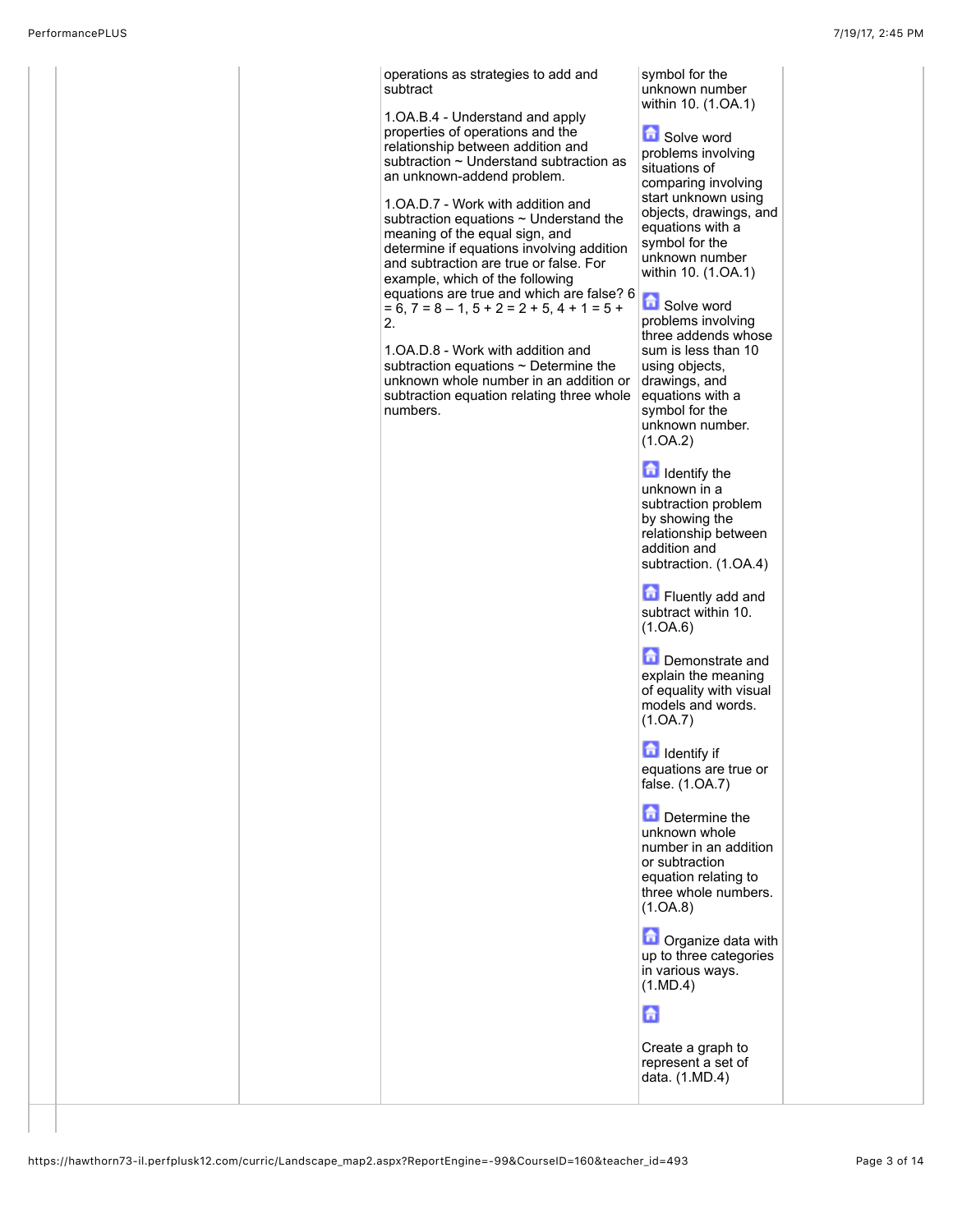$\chi$ 

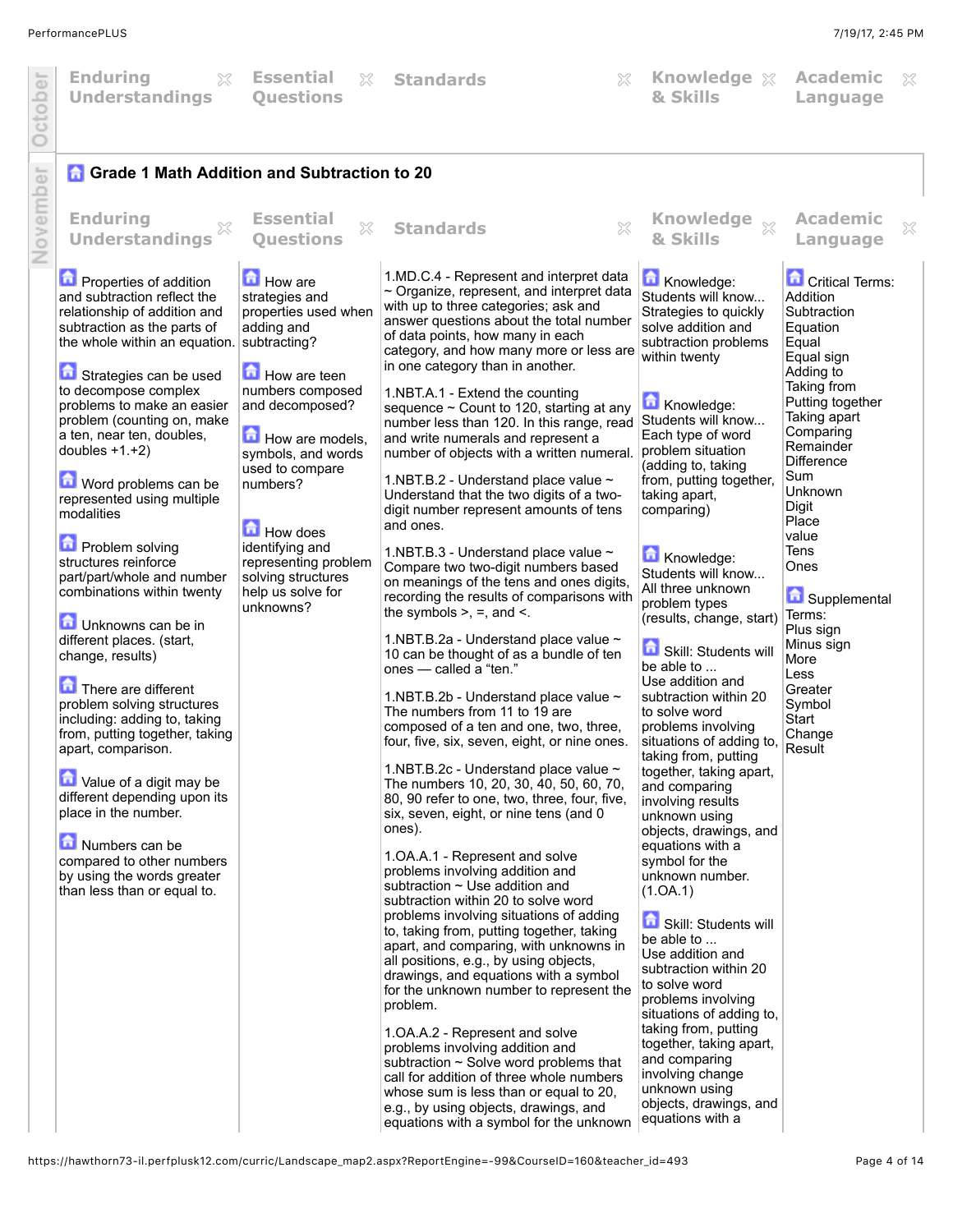| number to represent the problem.                                                          | symbol for the<br>unknown number.               |
|-------------------------------------------------------------------------------------------|-------------------------------------------------|
| 1. OA. B. 3 - Understand and apply<br>properties of operations and the                    | (1.0A.1)                                        |
| relationship between addition and                                                         | h<br>Skill: Students will                       |
| subtraction $\sim$ Apply properties of<br>operations as strategies to add and             | be able to                                      |
| subtract                                                                                  | Use addition and<br>subtraction within 20       |
| 1. OA. B. 4 - Understand and apply                                                        | to solve word                                   |
| properties of operations and the                                                          | problems involving<br>situations of adding to,  |
| relationship between addition and<br>subtraction ~ Understand subtraction as              | taking from, putting                            |
| an unknown-addend problem.                                                                | together, taking apart,<br>and comparing        |
| 1.OA.C.5 - Add and subtract within 20 $\sim$                                              | involving start                                 |
| Relate counting to addition and                                                           | unknown using<br>objects, drawings, and         |
| subtraction (e.g., by counting on 2 to add<br>2).                                         | equations with a                                |
| 1.OA.C.6 - Add and subtract within 20 $\sim$                                              | symbol for the<br>unknown number.               |
| Add and subtract within 20.                                                               | (1.0A.1)                                        |
| demonstrating fluency for addition and<br>subtraction within 10. Use strategies           | Skill: Students will                            |
| such as counting on; making ten (e.g., 8)                                                 | be able to                                      |
| $+6 = 8 + 2 + 4 = 10 + 4 = 14$ ;<br>decomposing a number leading to a ten                 | Solve word problems<br>involving three          |
| $(e.q., 13-4=13-3-1=10-1=9);$                                                             | addends whose sum                               |
| using the relationship between addition<br>and subtraction (e.g., knowing that $8 + 4$    | is less than 20 using<br>objects, drawings, and |
| $= 12$ , one knows $12 - 8 = 4$ ); and                                                    | equations with a                                |
| creating equivalent but easier or known<br>sums (e.g., adding $6 + 7$ by creating the     | symbol for the<br>unknown number.               |
| known equivalent $6 + 6 + 1 = 12 + 1 =$                                                   | (1.0A.2)                                        |
| $(13)$ .                                                                                  | Skill: Students will                            |
| 1.OA.D.7 - Work with addition and<br>subtraction equations $\sim$ Understand the          | be able to                                      |
| meaning of the equal sign, and                                                            | Use and explain<br>strategies for solving       |
| determine if equations involving addition<br>and subtraction are true or false. For       | word problems                                   |
| example, which of the following                                                           | involving three<br>addends. (1.OA.2)            |
| equations are true and which are false? 6<br>$= 6, 7 = 8 - 1, 5 + 2 = 2 + 5, 4 + 1 = 5 +$ |                                                 |
| 2.                                                                                        | Skill: Students will<br>be able to              |
| 1.OA.D.8 - Work with addition and                                                         | Apply the                                       |
| subtraction equations $\sim$ Determine the<br>unknown whole number in an addition or      | commutative property<br>of operations as a      |
| subtraction equation relating three whole                                                 | strategy to add and                             |
| numbers.                                                                                  | subtract. (1.OA.3)                              |
|                                                                                           | Skill: Students will                            |
|                                                                                           | be able to<br>Apply the associative             |
|                                                                                           | property of operations                          |
|                                                                                           | as a strategy to add<br>and subtract. (1.OA.3)  |
|                                                                                           |                                                 |
|                                                                                           | Skill: Students will<br>be able to              |
|                                                                                           | Identify the unknown                            |
|                                                                                           | in a subtraction                                |
|                                                                                           | problem by showing<br>the relationship          |
|                                                                                           | between addition and<br>subtraction. (1.OA.4)   |
|                                                                                           |                                                 |
|                                                                                           | Skill: Students will                            |
|                                                                                           | be able to<br>Add by counting all,              |
|                                                                                           |                                                 |

https://hawthorn73-il.perfplusk12.com/curric/Landscape\_map2.aspx?ReportEngine=-99&CourseID=160&teacher\_id=493 Page 5 of 14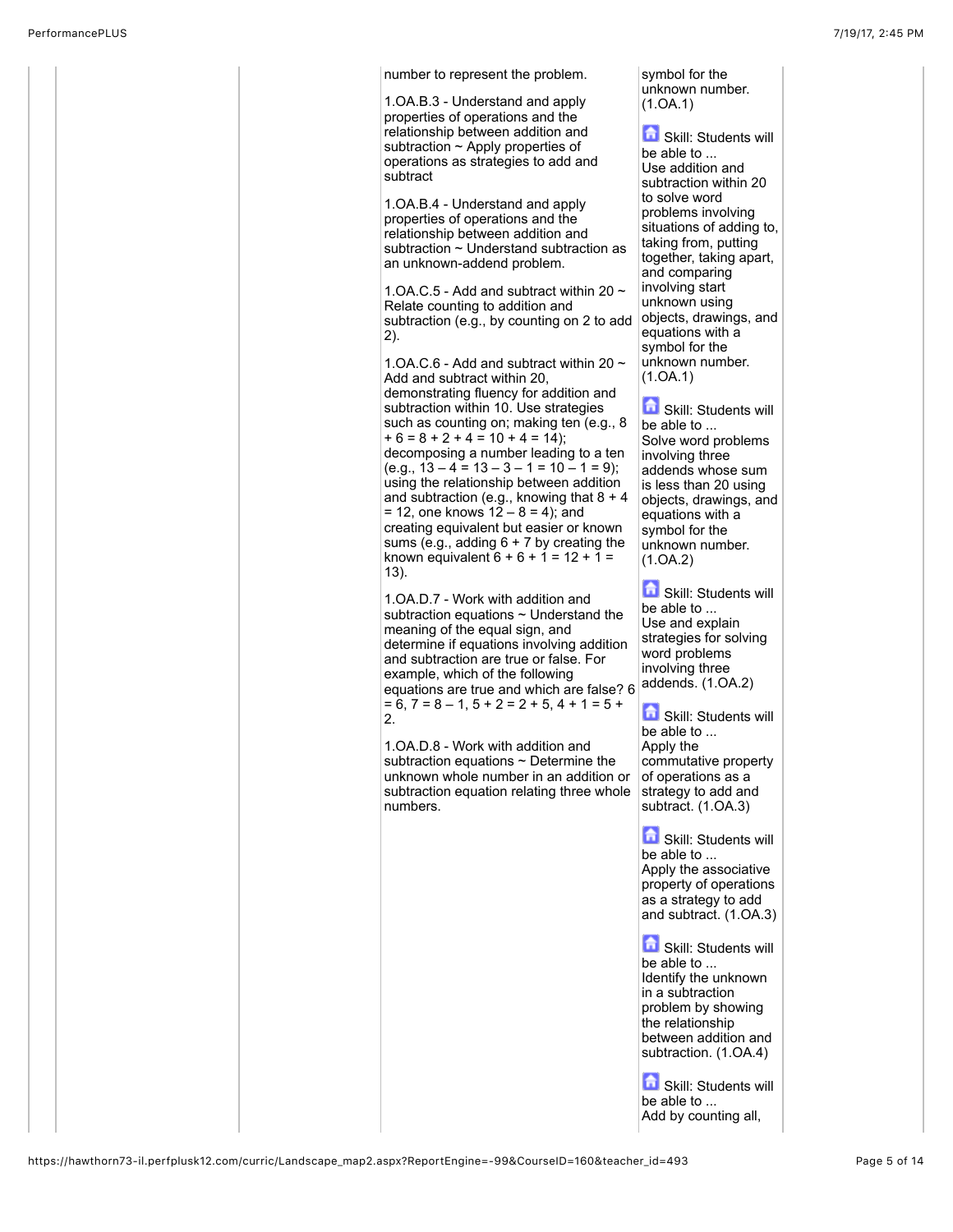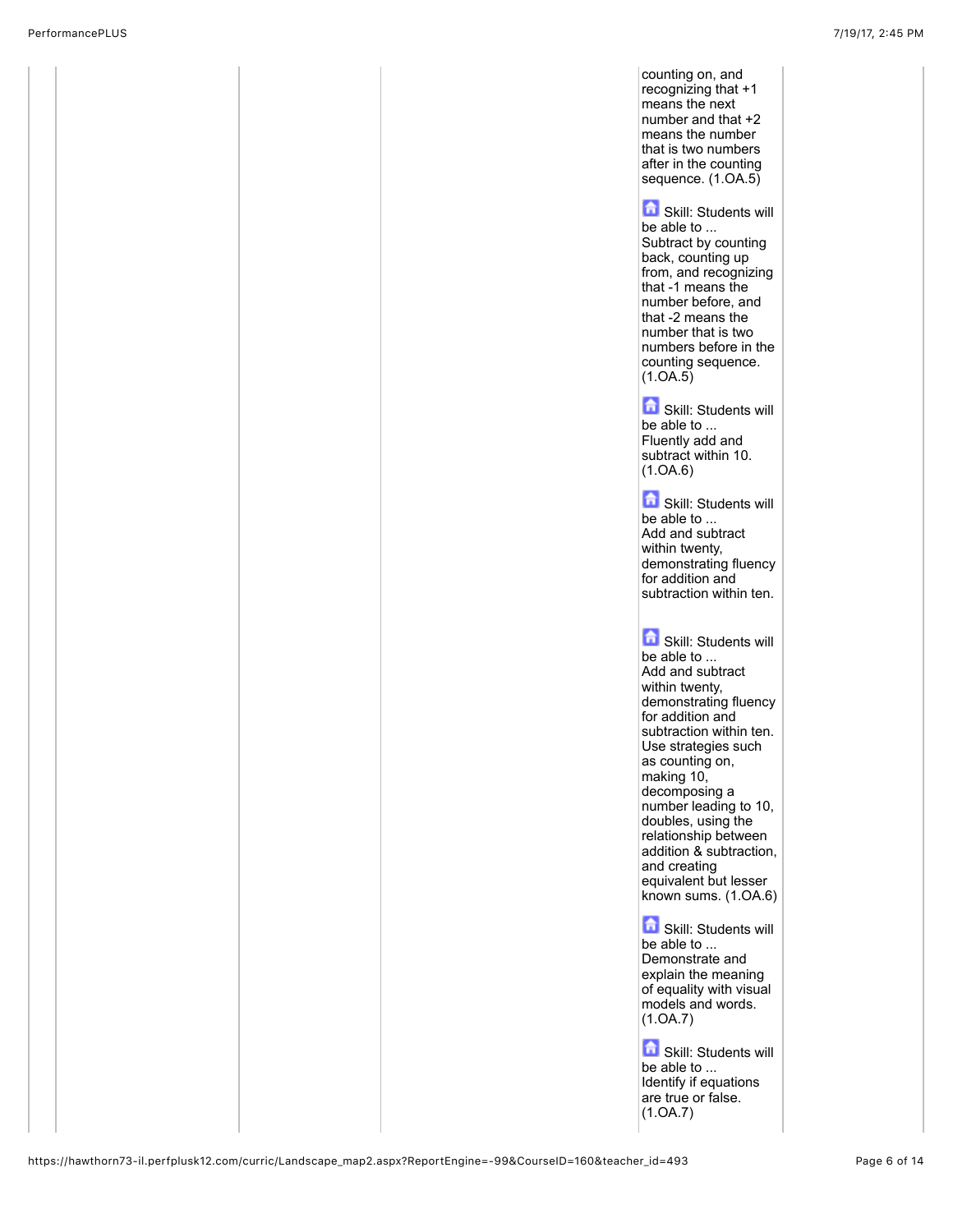![](_page_6_Picture_2.jpeg)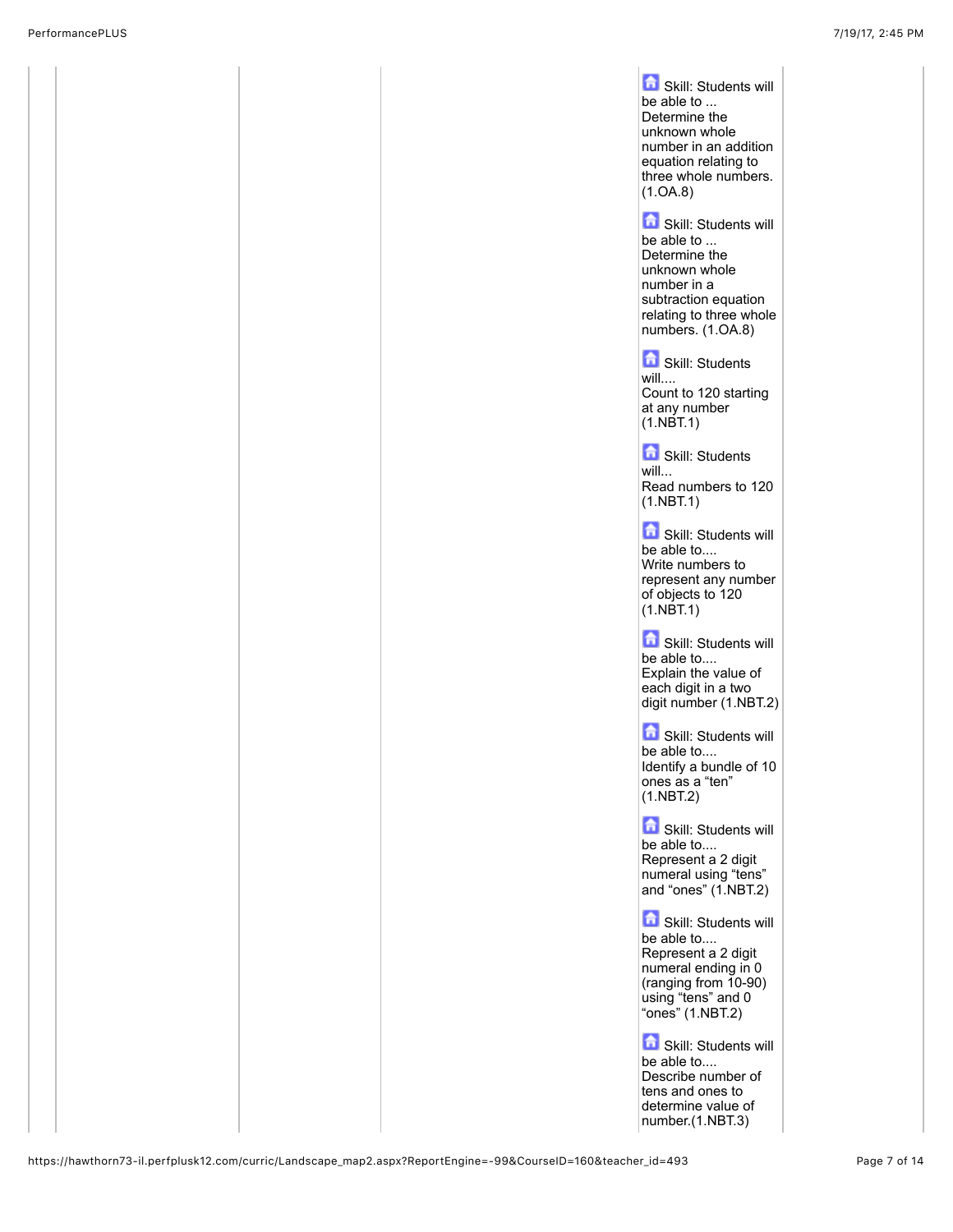|          |                                                                                                                                                       |                                                                                                 |                                                                                                                                                                                                                                                             | Skill: Students will<br>be able to<br>Use models to<br>represent two sets of<br>numbers. Use<br>comparison words<br>greater than, less<br>than, and equal to<br>communicate<br>understanding of the<br>relationship between<br>the numbers.<br>(1.NBT.3) |                                                                               |
|----------|-------------------------------------------------------------------------------------------------------------------------------------------------------|-------------------------------------------------------------------------------------------------|-------------------------------------------------------------------------------------------------------------------------------------------------------------------------------------------------------------------------------------------------------------|----------------------------------------------------------------------------------------------------------------------------------------------------------------------------------------------------------------------------------------------------------|-------------------------------------------------------------------------------|
|          |                                                                                                                                                       |                                                                                                 |                                                                                                                                                                                                                                                             | Skill: Students will<br>be able to<br>Organize data with up<br>to three categories in<br>various ways.<br>(1.MD.4)                                                                                                                                       |                                                                               |
|          |                                                                                                                                                       |                                                                                                 |                                                                                                                                                                                                                                                             | Skill: Students will<br>be able to<br>Create a<br>representation of data<br>into a graph. (1.MD.4)                                                                                                                                                       |                                                                               |
|          |                                                                                                                                                       |                                                                                                 |                                                                                                                                                                                                                                                             | Skill: Students will<br>be able to<br>Asking and answer<br>quantity and<br>comparison questions<br>about the data<br>represented in graphs<br>or tables. (1.MD.4)                                                                                        |                                                                               |
|          | <b>n</b> Grade 1 Math 2-Digit Place Value                                                                                                             |                                                                                                 |                                                                                                                                                                                                                                                             |                                                                                                                                                                                                                                                          |                                                                               |
| December | <b>Enduring</b><br><b>Understandings</b>                                                                                                              | <b>Essential</b><br>X<br><b>Ouestions</b>                                                       | X<br><b>Standards</b>                                                                                                                                                                                                                                       | <b>Knowledge</b><br>$\chi$<br>& Skills                                                                                                                                                                                                                   | <b>Academic</b><br>X<br>Language                                              |
|          | Students will understand<br>that $\dots$<br>A unit of 10 is made of 10<br>ones.                                                                       | How can the level<br>of strategy you use<br>indicate how much<br>you know about place<br>value? | 1.MD.C.4 - Represent and interpret data<br>$\sim$ Organize, represent, and interpret data<br>with up to three categories; ask and<br>answer questions about the total number<br>of data points, how many in each<br>category, and how many more or less are | Knowledge:<br>Students will know<br>Comparison symbols<br>$\leq$ , $>$ and $=$                                                                                                                                                                           | <b>Critical Terms:</b><br>Greater than<br>Less than<br>Equal to<br>Equal sign |
|          | Students will understand<br>that<br>Two-digit numbers are<br>composed of units of tens<br>and some ones.                                              | What is significant<br>about the teen<br>numbers (related to<br>10)?<br>How is counting         | in one category than in another.<br>1.NBT.A.1 - Extend the counting<br>sequence $\sim$ Count to 120, starting at any<br>number less than 120. In this range, read<br>and write numerals and represent a<br>number of objects with a written numeral.        | Skills:<br>Students will be able<br>to<br>Explain the value of<br>each digit in a two<br>digit number (1.NBT.2)                                                                                                                                          | Comparing<br>Digit<br>Place<br>Value<br>Tens<br>Ones<br>Ten and some more     |
|          | Students will understand<br>that $\dots$<br>Numbers can be<br>represented in different ways<br>to demonstrate tens and<br>ones in a two digit number. | connected to quantity<br>in a number?                                                           | 1.NBT.B.2 - Understand place value ~<br>Understand that the two digits of a two-<br>digit number represent amounts of tens<br>and ones.                                                                                                                     | <b>D</b> Skills:<br>Students will be able<br>to<br>Identify a bundle of 10<br>ones as a "ten"<br>(1.NBT.2)                                                                                                                                               | Supplemental<br>Terms:<br>Decomposing<br>Composing<br>Compensation            |
|          | Students will understand<br>that<br>Comparison symbols (<, >,<br>$=$ ) are used to show the                                                           |                                                                                                 | 1.NBT.B.3 - Understand place value ~<br>Compare two two-digit numbers based<br>on meanings of the tens and ones digits,<br>recording the results of comparisons with<br>the symbols $>$ , $=$ , and $\le$ .<br>1.NBT.B.2a - Understand place value ~        | Skills: Students<br>will be able to<br>Represent a 2 digit<br>numeral using "tens"                                                                                                                                                                       | Conceptual Place<br>Value                                                     |
|          | relationship between                                                                                                                                  |                                                                                                 | 10 can be thought of as a bundle of ten                                                                                                                                                                                                                     | and "ones" (1.NBT.2)                                                                                                                                                                                                                                     |                                                                               |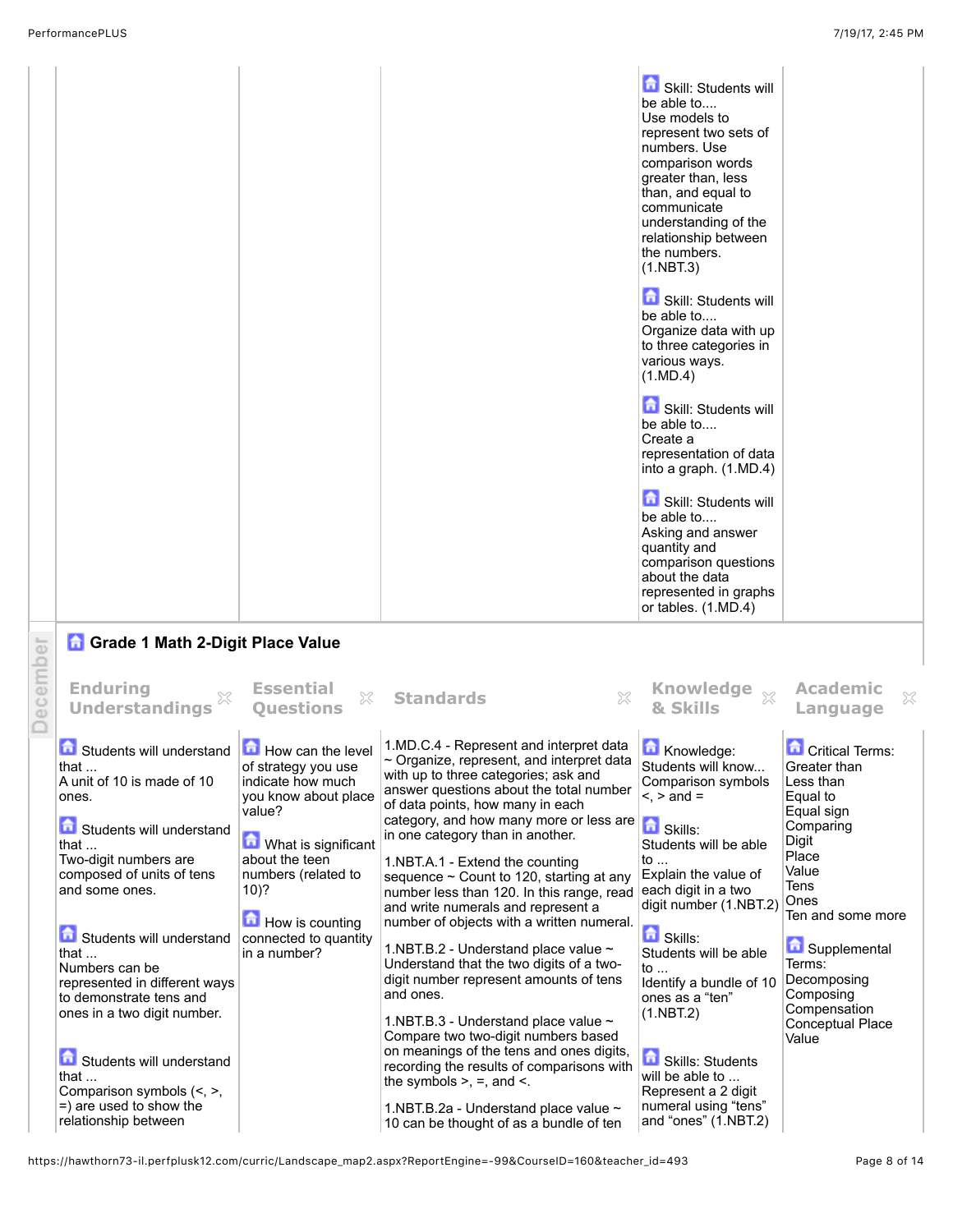![](_page_8_Picture_2.jpeg)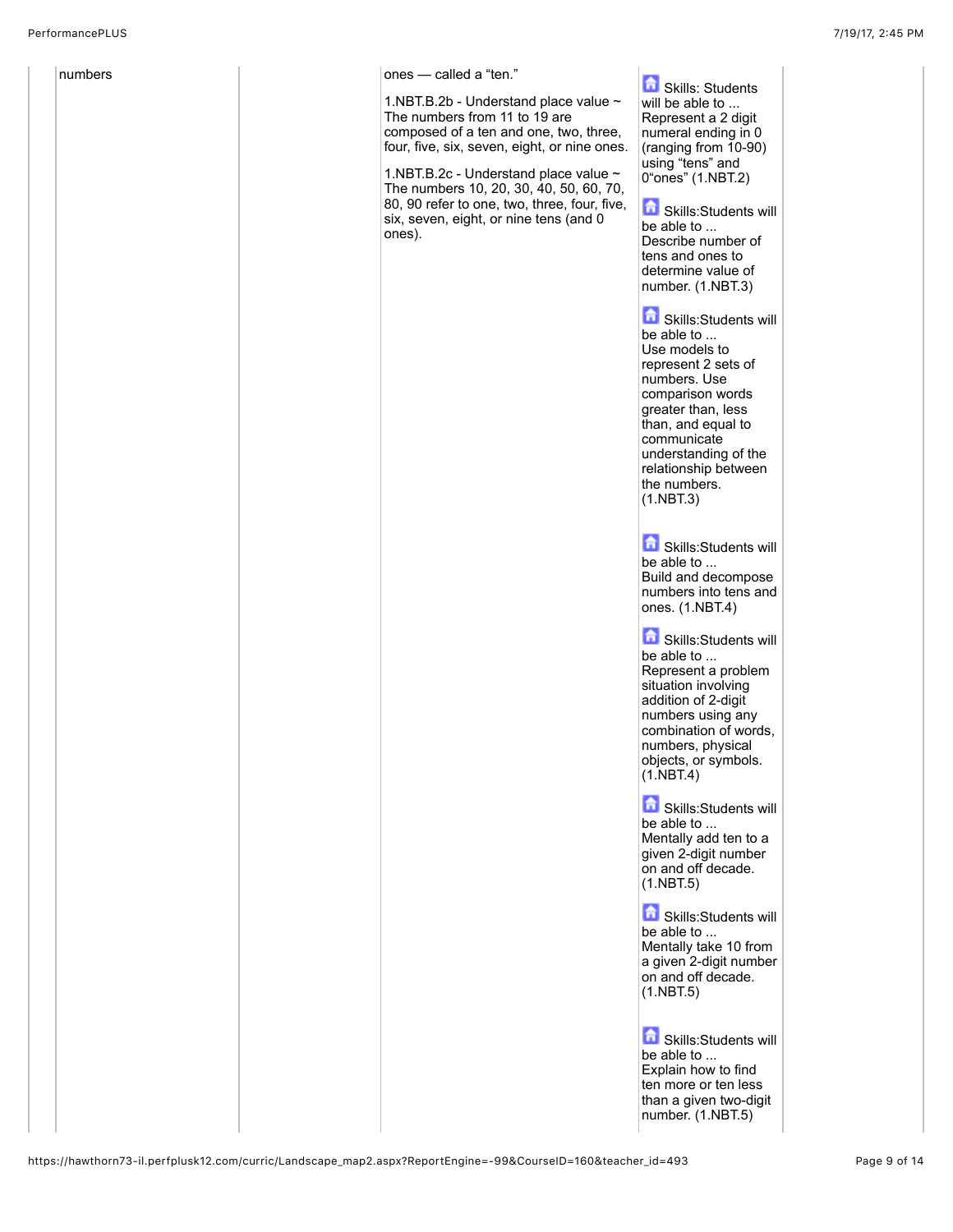|          |                                                         |                                                 |                       | Skills:Students will<br>be able to<br>Explain how to find<br>ten more or ten less<br>than a given two-digit<br>number. (1.NBT.5)<br>Skills:Students will<br>be able to<br>Relate the chosen<br>strategy to a written<br>method and explain<br>the reasoning used.<br>(1.NBT.6)<br>Skills:Students will<br>be able to<br>Count to 120 starting<br>at any number less<br>than 120 (1.NBT.1)<br>Skills:Students will<br>be able to<br>Read and write any<br>number from 0-120<br>(1.NBT.1)<br>Skills:Students will<br>be able to<br>When given a set of<br>objects (ranging from<br>0-120), represent the<br>quantity with a written<br>numeral (1.NBT.1)<br>Skills:Students will<br>be able to<br>Create a<br>representation of data<br>into a graph (1.MD.4)<br>Skills:Students will<br>be able to<br>Ask and answer<br>quantity and<br>comparison questions<br>about the data<br>represented in graphs<br>or tables (1.MD.4) |                                             |         |
|----------|---------------------------------------------------------|-------------------------------------------------|-----------------------|------------------------------------------------------------------------------------------------------------------------------------------------------------------------------------------------------------------------------------------------------------------------------------------------------------------------------------------------------------------------------------------------------------------------------------------------------------------------------------------------------------------------------------------------------------------------------------------------------------------------------------------------------------------------------------------------------------------------------------------------------------------------------------------------------------------------------------------------------------------------------------------------------------------------------|---------------------------------------------|---------|
| January  | <b>Enduring</b><br>×<br><b>Understandings</b>           | <b>Essential</b><br>$\mathbb{X}$<br>Questions   | <b>Standards</b><br>× | <b>Knowledge</b><br>$\chi$<br>& Skills                                                                                                                                                                                                                                                                                                                                                                                                                                                                                                                                                                                                                                                                                                                                                                                                                                                                                       | <b>Academic</b><br>Language                 | ×       |
|          | <b>Grade 1 Math Addition and Subtraction within 100</b> |                                                 |                       |                                                                                                                                                                                                                                                                                                                                                                                                                                                                                                                                                                                                                                                                                                                                                                                                                                                                                                                              |                                             |         |
| February | <b>Enduring</b><br>X<br><b>Understandings</b>           | <b>Essential</b><br>X<br><b>Questions</b><br>т. | <b>Standards</b><br>X | <b>Knowledge</b><br>$\chi$<br>& Skills<br>T.                                                                                                                                                                                                                                                                                                                                                                                                                                                                                                                                                                                                                                                                                                                                                                                                                                                                                 | <b>Academic</b><br>Language<br>$\mathbb{R}$ | ×<br>T. |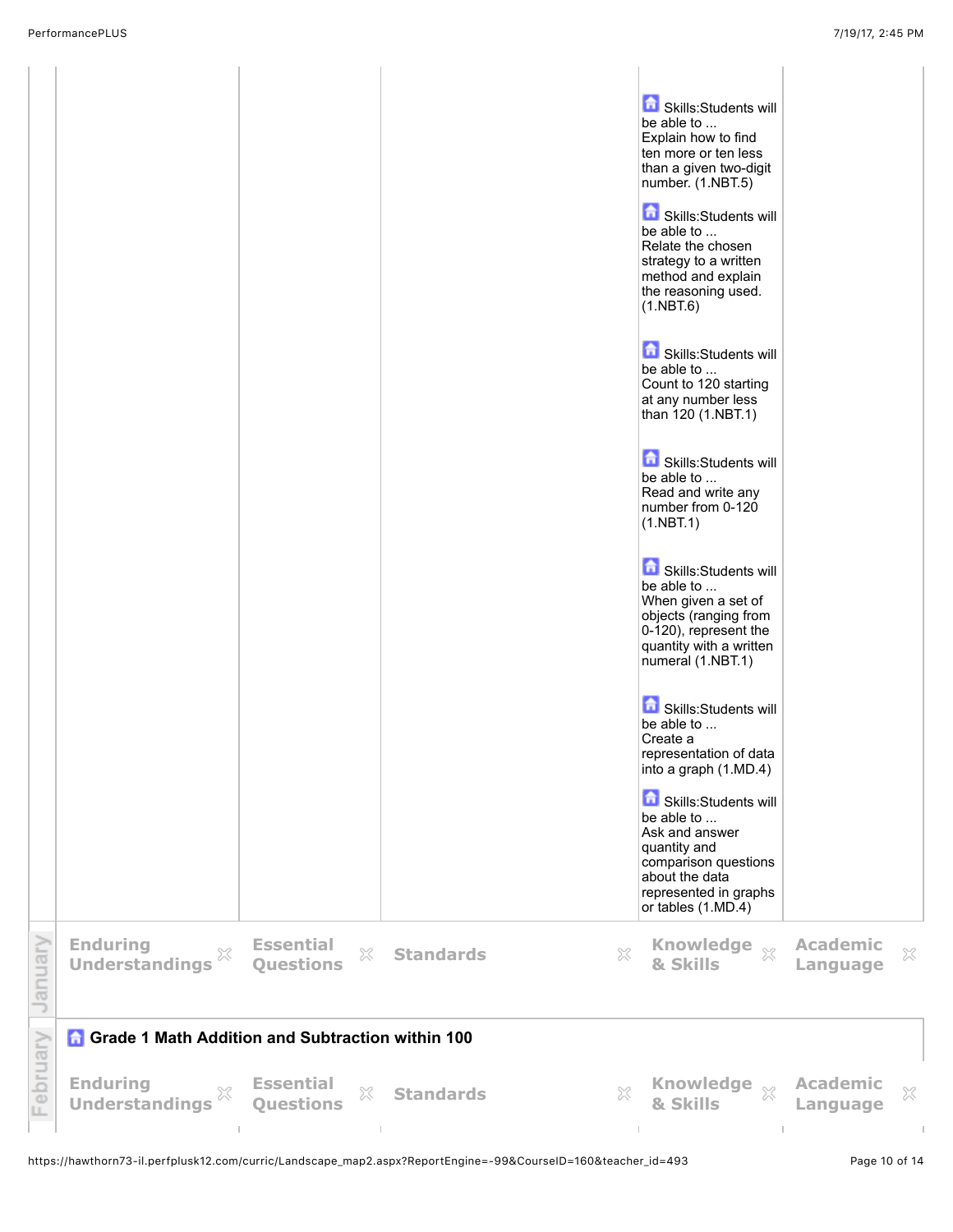| Two digit numbers are<br>composed of groups of tens<br>and some ones.<br>Decade numbers are | How do addition<br>and subtraction relate<br>to counting?<br>How does               | 1.NBT.A.1 - Extend the counting<br>sequence $\sim$ Count to 120, starting at any<br>number less than 120. In this range, read<br>and write numerals and represent a<br>number of objects with a written numeral.                                                                                                                            | Knowledge:<br>Students will know<br>Decompositions of<br>number within 10                           | <b>Critical Terms:</b><br>Compose<br>Decompose<br>Sum<br>Difference |
|---------------------------------------------------------------------------------------------|-------------------------------------------------------------------------------------|---------------------------------------------------------------------------------------------------------------------------------------------------------------------------------------------------------------------------------------------------------------------------------------------------------------------------------------------|-----------------------------------------------------------------------------------------------------|---------------------------------------------------------------------|
| groups or units of tens.<br>$\Box$ Commutative and                                          | understanding<br>properties of<br>operations help me                                | 1.NBT.C.4 - Use place value<br>understanding and properties of<br>operations to add and subtract ~ Add                                                                                                                                                                                                                                      | KNowledge:<br>Students will know<br>Strategies of near ten,                                         | Equal<br>True<br>False<br>Unit                                      |
| <b>Associative Properties</b><br>demonstrate decomposing<br>and representing numbers        | with strategies when I<br>calculate?                                                | within 100, including adding a two-digit<br>number and a one-digit number, and<br>adding a two-digit number and a multiple                                                                                                                                                                                                                  | doubles, doubles +1,<br>+2                                                                          | Group<br>Unknown<br>Addend                                          |
| within equations.<br>Counting is connected to<br>adding and subtracting                     | How does using<br>objects and drawings<br>help me represent<br>problems in multiple | of 10, using concrete models or drawings<br>and strategies based on place value,<br>properties of operations, and/or the<br>relationship between addition and                                                                                                                                                                               | Knowledge:<br>Students will know<br>Counting sequence to<br>120                                     | Part/part/whole<br>mentally<br>Multiple of 10                       |
| <b>n</b> Identification of 10<br>more/10 less is the same as                                | ways?<br>What do                                                                    | subtraction; relate the strategy to a<br>written method and explain the reasoning<br>used. Understand that in adding two-digit                                                                                                                                                                                                              | <b>Contracts</b> Skills: Students<br>will be able to do                                             | Decade<br>Supplemental                                              |
| adding or subtracting ten.<br>Addition can be used to                                       | equations represent?                                                                | numbers, one adds tens and tens, ones<br>and ones; and sometimes it is necessary<br>to compose a ten.                                                                                                                                                                                                                                       | Use concrete models<br>or drawings and<br>strategies to add                                         | Terms:<br>Properties of<br>Operations<br>Commutative                |
| solve subtraction.<br>Decomposing numbers                                                   |                                                                                     | 1.NBT.C.5 - Use place value<br>understanding and properties of<br>operations to add and subtract ~ Given a                                                                                                                                                                                                                                  | within 100 and record<br>using vertical and<br>horizontal symbolic<br>models. (1.NBT.4)             | Property<br><b>Associative Property</b><br>Relationship             |
| so that the numbers can be<br>recombined for a 10 or group<br>of 10, and some more.         |                                                                                     | two-digit number, mentally find 10 more<br>or 10 less than the number, without<br>having to count; explain the reasoning<br>used.                                                                                                                                                                                                           | 命<br><b>Skills: Students</b><br>will be able to do                                                  |                                                                     |
|                                                                                             |                                                                                     | 1.NBT.C.6 - Use place value<br>understanding and properties of                                                                                                                                                                                                                                                                              | Use concrete models<br>or drawings and<br>strategies to subtract                                    |                                                                     |
|                                                                                             |                                                                                     | operations to add and subtract ~<br>Subtract multiples of 10 in the range 10-<br>90 from multiples of 10 in the range 10-<br>90 (positive or zero differences), using                                                                                                                                                                       | within 100 and record<br>using vertical and<br>horizontal symbolic<br>models. (1.NBT.4)             |                                                                     |
|                                                                                             |                                                                                     | concrete models or drawings and<br>strategies based on place value,<br>properties of operations, and/or the                                                                                                                                                                                                                                 | Skills: Students<br>will be able to do                                                              |                                                                     |
|                                                                                             |                                                                                     | relationship between addition and<br>subtraction; relate the strategy to a<br>written method and explain the reasoning<br>used.                                                                                                                                                                                                             | When given a set of<br>objects (ranging from<br>$ 0-120$ , represent the<br>quantity with a written |                                                                     |
|                                                                                             |                                                                                     | 1.OA.B.3 - Understand and apply<br>properties of operations and the<br>relationship between addition and                                                                                                                                                                                                                                    | numeral (1.NBT.1)<br>Skills: Students                                                               |                                                                     |
|                                                                                             |                                                                                     | subtraction $\sim$ Apply properties of<br>operations as strategies to add and<br>subtract                                                                                                                                                                                                                                                   | will be able to do<br>Use concrete models,<br>drawings and place<br>value strategies to             |                                                                     |
|                                                                                             |                                                                                     | 1. OA. B. 4 - Understand and apply<br>properties of operations and the<br>relationship between addition and<br>subtraction $\sim$ Understand subtraction as<br>an unknown-addend problem.                                                                                                                                                   | subtract multiples of<br>ten from decade<br>numbers. (1.NBT.6)                                      |                                                                     |
|                                                                                             |                                                                                     | 1.0A.C.5 - Add and subtract within 20 $\sim$<br>Relate counting to addition and<br>subtraction (e.g., by counting on 2 to add<br>(2).                                                                                                                                                                                                       |                                                                                                     |                                                                     |
|                                                                                             |                                                                                     | 1. OA.D. 7 - Work with addition and<br>subtraction equations $\sim$ Understand the<br>meaning of the equal sign, and<br>determine if equations involving addition<br>and subtraction are true or false. For<br>example, which of the following<br>equations are true and which are false? 6<br>$= 6, 7 = 8 - 1, 5 + 2 = 2 + 5, 4 + 1 = 5 +$ |                                                                                                     |                                                                     |
|                                                                                             |                                                                                     | 2.                                                                                                                                                                                                                                                                                                                                          |                                                                                                     |                                                                     |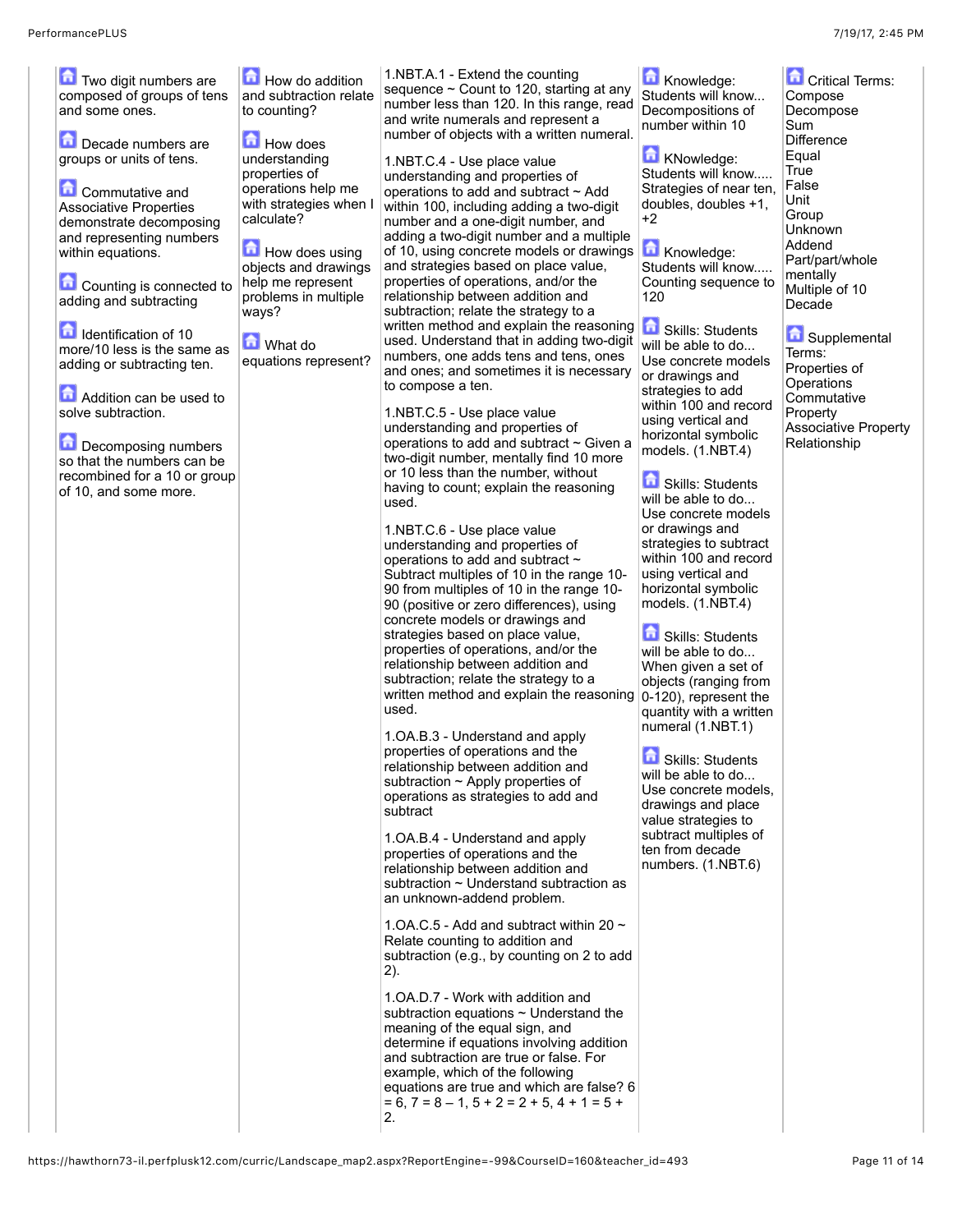|                                                                                                                                                                                                                                                                                                                                                           |                                                                                                                                                                    | 1. OA. D. 8 - Work with addition and<br>subtraction equations $\sim$ Determine the<br>unknown whole number in an addition or<br>subtraction equation relating three whole<br>numbers.                                                                                                                                                                                                                                                                                                                                                                                                                                                                                                                                                                                                                                                                                                                                                                                                                                                                                                                                                                                                                                                                                                 |                                                                                                                                                                                                                                                                                                                                                                                                                                                                                                                                                                                                                                                                                                                                                                                                                      |                                                                                                                                                                                                                                                                                                                                                                                      |           |
|-----------------------------------------------------------------------------------------------------------------------------------------------------------------------------------------------------------------------------------------------------------------------------------------------------------------------------------------------------------|--------------------------------------------------------------------------------------------------------------------------------------------------------------------|---------------------------------------------------------------------------------------------------------------------------------------------------------------------------------------------------------------------------------------------------------------------------------------------------------------------------------------------------------------------------------------------------------------------------------------------------------------------------------------------------------------------------------------------------------------------------------------------------------------------------------------------------------------------------------------------------------------------------------------------------------------------------------------------------------------------------------------------------------------------------------------------------------------------------------------------------------------------------------------------------------------------------------------------------------------------------------------------------------------------------------------------------------------------------------------------------------------------------------------------------------------------------------------|----------------------------------------------------------------------------------------------------------------------------------------------------------------------------------------------------------------------------------------------------------------------------------------------------------------------------------------------------------------------------------------------------------------------------------------------------------------------------------------------------------------------------------------------------------------------------------------------------------------------------------------------------------------------------------------------------------------------------------------------------------------------------------------------------------------------|--------------------------------------------------------------------------------------------------------------------------------------------------------------------------------------------------------------------------------------------------------------------------------------------------------------------------------------------------------------------------------------|-----------|
| <b>Enduring</b><br>×<br><b>Understandings</b>                                                                                                                                                                                                                                                                                                             | <b>Essential</b><br>X<br><b>Ouestions</b>                                                                                                                          | ×<br><b>Standards</b>                                                                                                                                                                                                                                                                                                                                                                                                                                                                                                                                                                                                                                                                                                                                                                                                                                                                                                                                                                                                                                                                                                                                                                                                                                                                 | Knowledge xx<br>& Skills                                                                                                                                                                                                                                                                                                                                                                                                                                                                                                                                                                                                                                                                                                                                                                                             | <b>Academic</b><br>Language                                                                                                                                                                                                                                                                                                                                                          | ×         |
| <b>Enduring</b><br><b>Understandings</b>                                                                                                                                                                                                                                                                                                                  | <b>Essential</b><br>X<br><b>Ouestions</b>                                                                                                                          | X<br><b>Standards</b>                                                                                                                                                                                                                                                                                                                                                                                                                                                                                                                                                                                                                                                                                                                                                                                                                                                                                                                                                                                                                                                                                                                                                                                                                                                                 | & Skills                                                                                                                                                                                                                                                                                                                                                                                                                                                                                                                                                                                                                                                                                                                                                                                                             | <b>Academic</b><br>Language                                                                                                                                                                                                                                                                                                                                                          | $\gtrsim$ |
| <b>n</b> Grade 1 Math Geometry and Time                                                                                                                                                                                                                                                                                                                   |                                                                                                                                                                    |                                                                                                                                                                                                                                                                                                                                                                                                                                                                                                                                                                                                                                                                                                                                                                                                                                                                                                                                                                                                                                                                                                                                                                                                                                                                                       |                                                                                                                                                                                                                                                                                                                                                                                                                                                                                                                                                                                                                                                                                                                                                                                                                      |                                                                                                                                                                                                                                                                                                                                                                                      |           |
| <b>Enduring</b><br><b>Understandings</b>                                                                                                                                                                                                                                                                                                                  | <b>Essential</b><br>$\mathbb{X}$<br><b>Ouestions</b>                                                                                                               | X<br><b>Standards</b>                                                                                                                                                                                                                                                                                                                                                                                                                                                                                                                                                                                                                                                                                                                                                                                                                                                                                                                                                                                                                                                                                                                                                                                                                                                                 | Knowledge xx<br>& Skills                                                                                                                                                                                                                                                                                                                                                                                                                                                                                                                                                                                                                                                                                                                                                                                             | <b>Academic</b><br>Language                                                                                                                                                                                                                                                                                                                                                          | X         |
| Shapes are all around<br>our world and can be put<br>together or taken apart to<br>form other shapes.<br>Time is measured in<br>hours and minutes and can<br>be shown on different kinds<br>of clocks.<br>Decomposing into more<br>equal shares creates smaller<br>shares<br>Objects can be sorted,<br>described or built based on<br>certain attributes. | How is time<br>measured?<br>How are shapes<br>unique?<br>How are shapes<br>used in the real<br>world?<br>How are dividing a<br>circle and telling time<br>related? | 1.G.A.1 - Reason with shapes and their<br>attributes ~ Distinguish between defining<br>attributes (e.g., triangles are closed and<br>three-sided) versus non-defining<br>attributes (e.g., color, orientation, overall<br>size); build and draw shapes to possess<br>defining attributes.<br>1.G.A.2 - Reason with shapes and their<br>attributes ~ Compose two-dimensional<br>shapes (rectangles, squares, trapezoids,<br>triangles, half-circles, and quarter-circles) attributes of a shape<br>or three-dimensional shapes (cubes,<br>right rectangular prisms, right circular<br>cones, and right circular cylinders) to<br>create a composite shape, and compose<br>new shapes from the composite shape.<br>1.G.A.3 - Reason with shapes and their<br>attributes $\sim$ Partition circles and<br>rectangles into two and four equal<br>shares, describe the shares using the<br>words halves, fourths, and quarters, and<br>use the phrases half of, fourth of, and<br>quarter of. Describe the whole as two of.<br>or four of the shares. Understand for<br>these examples that decomposing into<br>more equal shares creates smaller<br>shares.<br>1. MD. B. 3 - Tell and write time $\sim$ Tell and<br>write time in hours and half-hours using<br>analog and digital clocks. | Students will<br>know<br>Properties of shapes.<br><b>Contract Students will</b><br>know<br>Part-whole<br>relationship of shapes.<br>Determine which<br>are defining compared<br>to attributes that are<br>non-defining using<br>models or pictures.<br>(1.G.1)<br><b>Build and draw</b><br>shapes to possess<br>defining attributes.<br>(1.G.1)<br><b>Build two-</b><br>dimensional<br>composite shapes<br>from other shapes<br>(1.G.2)<br><b>Build three-</b><br>dimensional<br>composite shapes<br>from other shapes.<br>(1.G.2)<br><b>D</b> Divide circles and<br>rectangles into two<br>and four equal parts.<br>Describe the pieces<br>by using the words<br>halves, fourths, and<br>quarters. $(1.G.3)$<br><b>D</b> Put the pieces<br>back together to make<br>a whole. Describe the<br>whole as 2 halves or 4 | <b>Critical Terms:</b><br>Rectangular prism<br>2-dimensional<br>3-dimensional<br>Hour<br>Minute<br>Trapezoid<br>Half circle<br>Quarter circle<br><b>Halves</b><br>Fourths<br>Quarters<br>Half of<br>Fourth of<br>Quarter of<br>Equal shares<br>Supplemental<br>Terms:<br>Triangle<br>Circle<br>Square<br>Rectangle<br>Hexagon<br>Cube<br>Sphere<br>Cone<br>Cylinder<br>Flat<br>Solid |           |